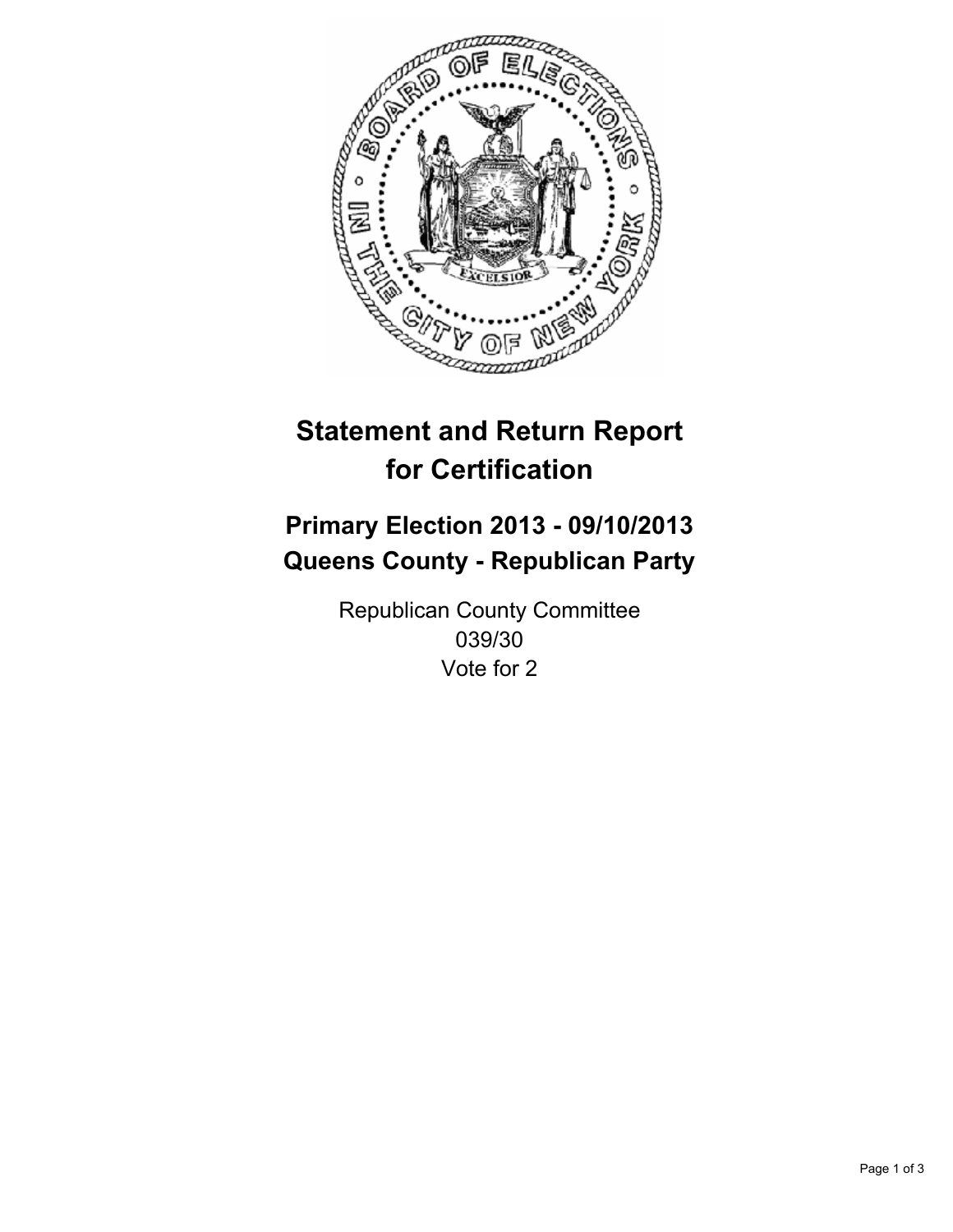

### **Assembly District 30**

| 0        |
|----------|
| 2        |
| 0        |
| 0        |
| $\Omega$ |
| 21       |
| 10       |
|          |
| 2        |
| 40       |
|          |